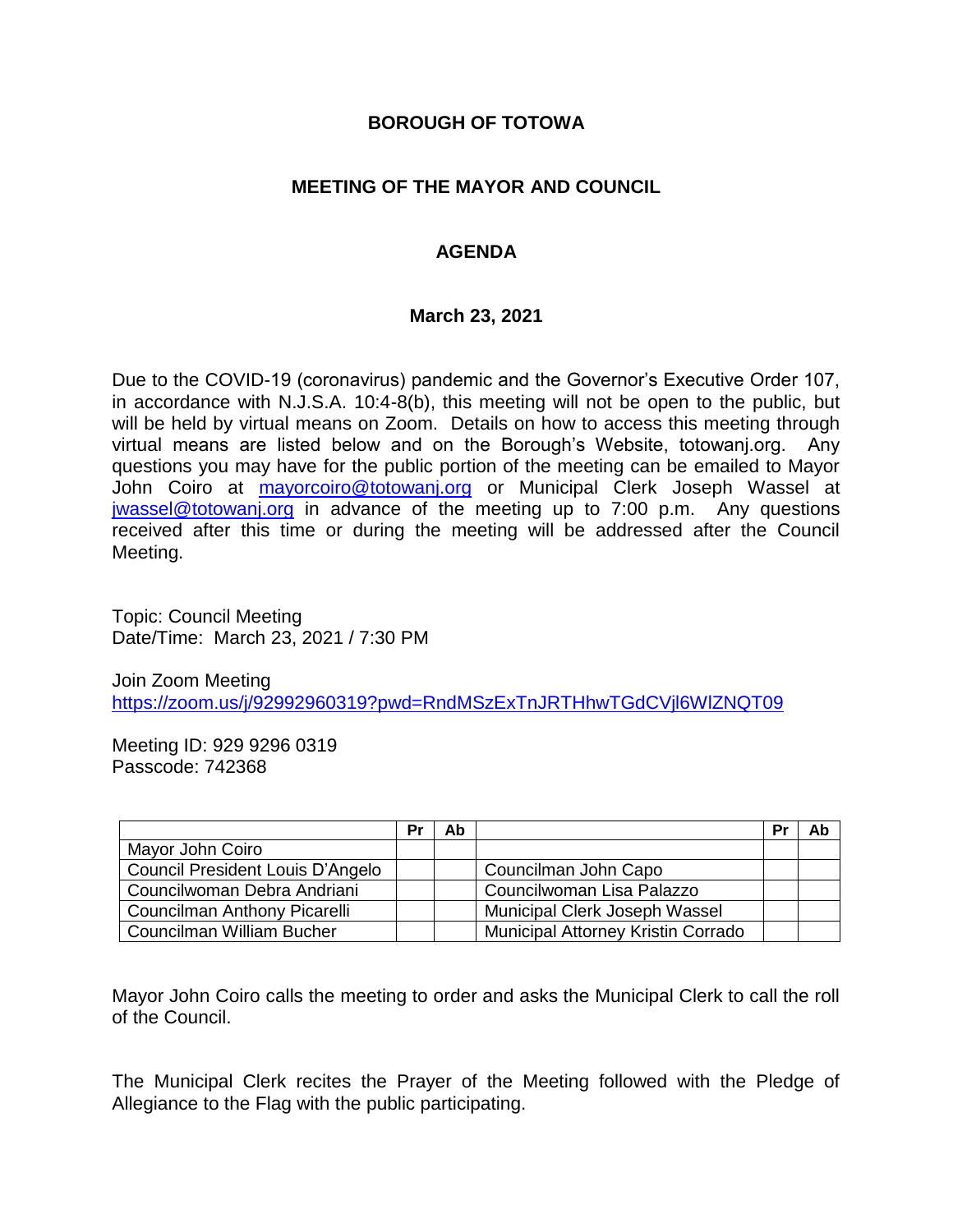The Statement of the Meeting (Open Public Meetings Act) is read by the Municipal Clerk.

Dispense with the regular order of business in order to hold a public hearing on Ordinance No. 01-2021 as advertised.

The Municipal Clerk announces that Ordinance No. 01-2021 has been advertised for public hearing for Tuesday, March 23, 2021.

The Municipal Clerk reads the legal notice and the title of Ordinance No. 01-2021 (Salaries For 2021).

Open public hearing.

Mayor Coiro asks if any citizens wish to be heard on Ordinance No. 01-2021.

#### **CITIZENS HEARD:**

Close public hearing.

The Municipal Clerk reads Ordinance No. 01-2021 by title.

Adopt Ordinance No. 01-2021.

Revert to the regular order of business.

Report from Members of the Council, Municipal Clerk and Municipal Attorney.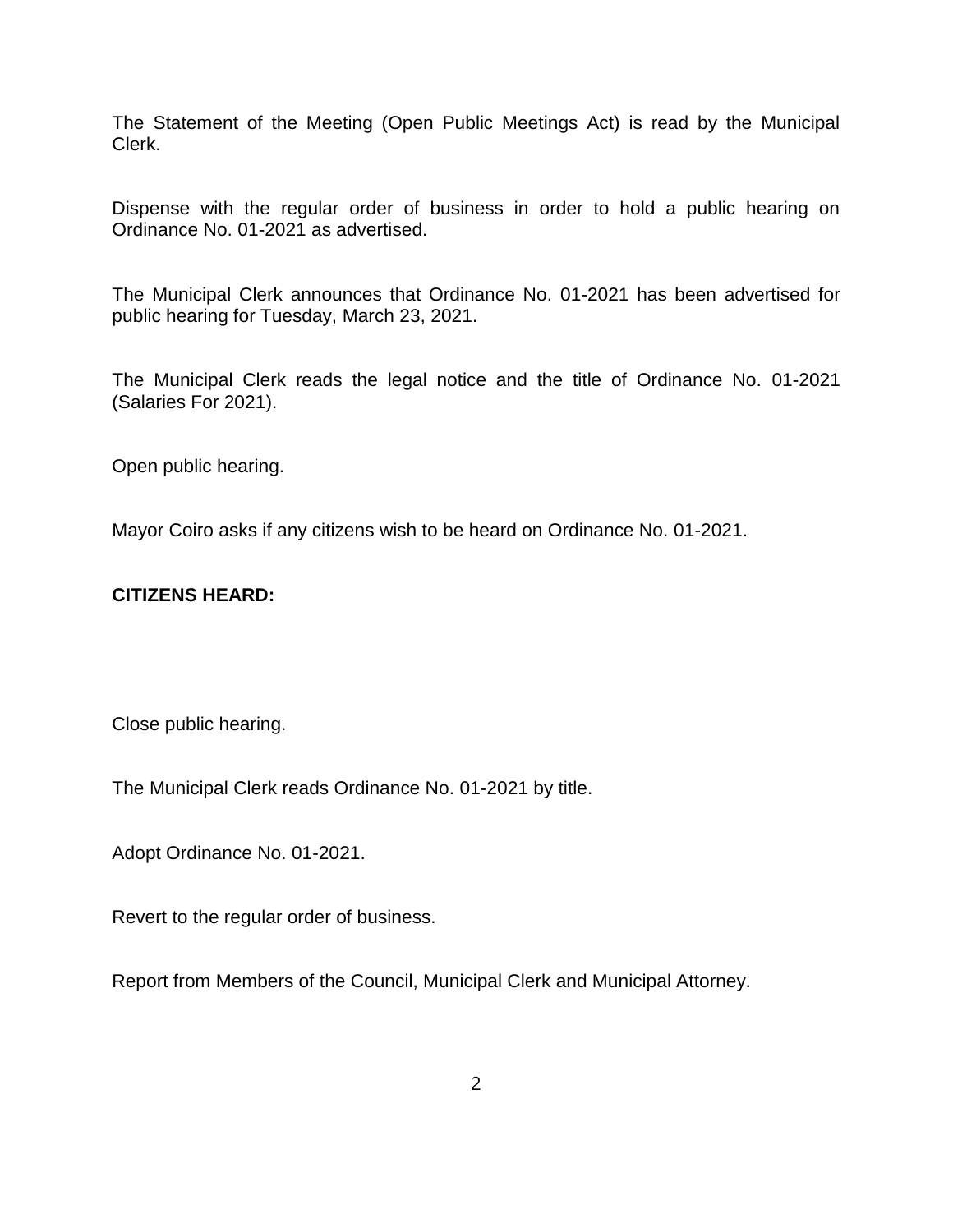Mayor Coiro will announce if any citizens emailed any questions pertaining to the public portion of the meeting.

# **CITIZENS HEARD:**

Any questions you may have for the public portion of the meeting can be emailed to Mayor John Coiro at [mayorcoiro@totowanj.org](mailto:mayorcoiro@totowanj.org) or Municipal Clerk Joseph Wassel at [jwassel@totowanj.org](mailto:jwassel@totowanj.org) in advance of the meeting up to 7:00 p.m.

Minutes of the Mayor and Council for the meeting of March 9, 2021.

# **COMMITTEE ON FINANCE: PICARELLI, D'ANGELO, CAPO.**

Resolution No. 2021-07 for the payment of bills.

Resolution No. 2021-08 Authorizing The Transfer Of 2020 Budget Appropriations.

Resolution Authorizing A Shared Services Agreement Between The Borough Of Totowa And The Borough Of Woodland Park For The Positions Of Construction Official, Building Subcode Official, Zoning Official And Code Enforcement Officer.

#### **COMMITTEE ON PUBLIC SAFETY: D'ANGELO, CAPO, BUCHER.**

Grade increase for Patrol Officer Meagan Akins from Grade 4 Patrol Officer to Grade 3 Patrol Officer.

#### **COMMITTEE ON PUBLIC WORKS: BUCHER, PALAZZO, PICARELLI.**

Accept the bids for the 2020 NJDOT Municipal Aid Road Program.